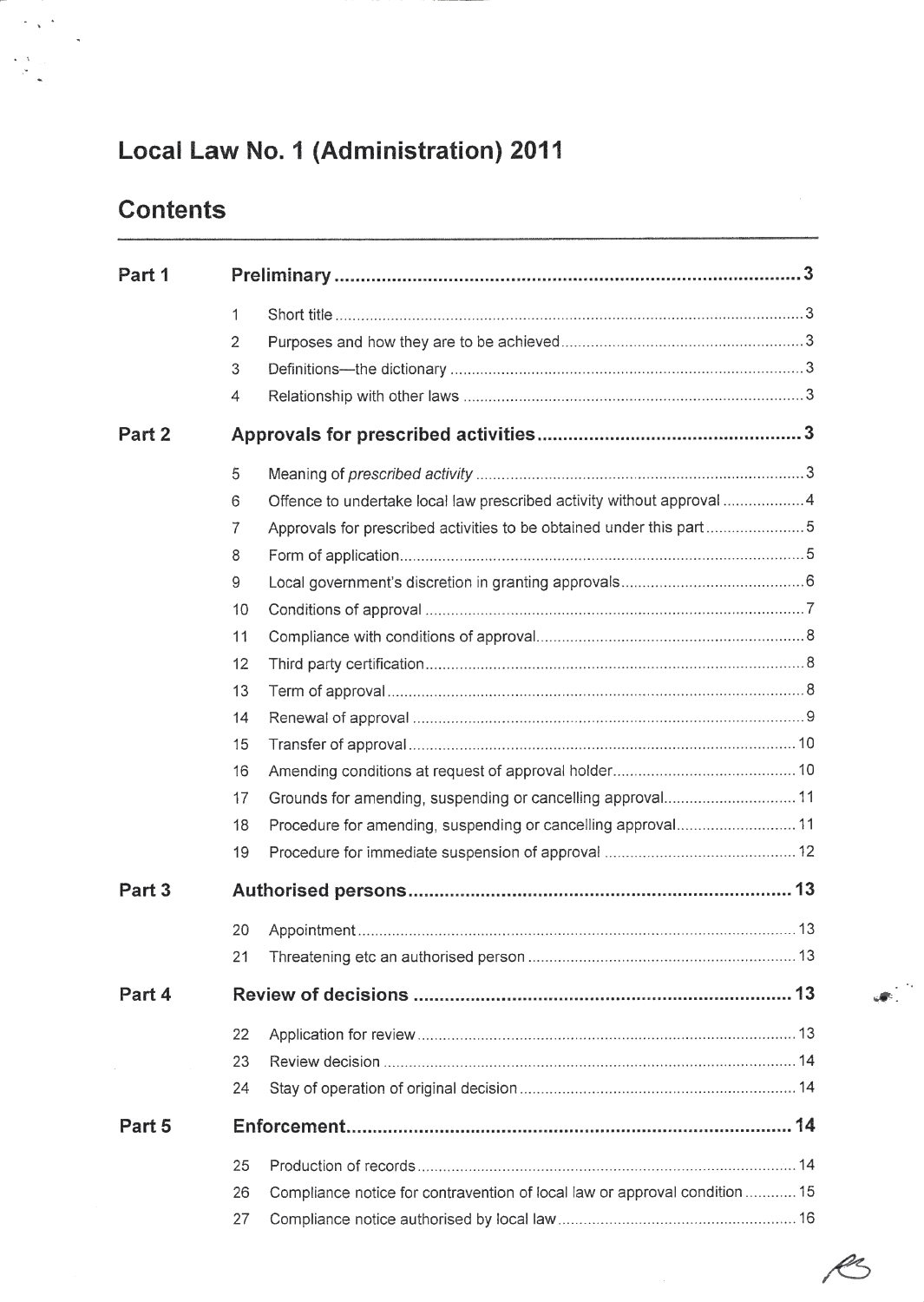|  |  | Local Law No. 1 (Administration) 2011 |  |
|--|--|---------------------------------------|--|
|--|--|---------------------------------------|--|

|                   | 28 |  |  |  |  |
|-------------------|----|--|--|--|--|
|                   | 29 |  |  |  |  |
| Part 6            |    |  |  |  |  |
|                   | 30 |  |  |  |  |
|                   | 31 |  |  |  |  |
|                   | 32 |  |  |  |  |
|                   | 33 |  |  |  |  |
| Part 7            |    |  |  |  |  |
|                   | 34 |  |  |  |  |
|                   | 35 |  |  |  |  |
|                   | 36 |  |  |  |  |
|                   | 37 |  |  |  |  |
| Part 8            |    |  |  |  |  |
|                   | 38 |  |  |  |  |
| <b>Schedule 1</b> |    |  |  |  |  |
|                   |    |  |  |  |  |

PS

 $\frac{2}{\sqrt{2}}$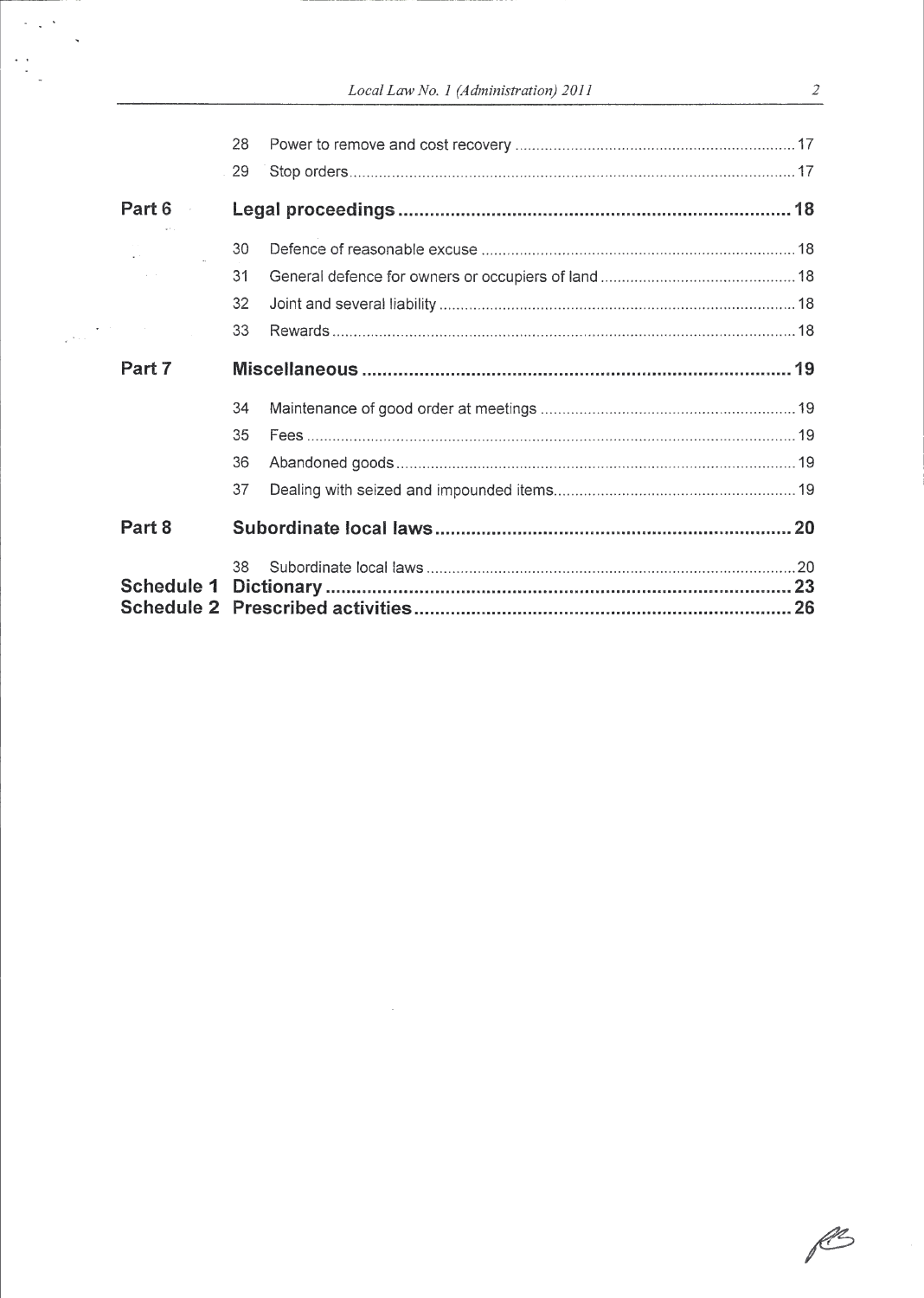## Part 1 Preliminary

### 1 Short title

This local law may be cited as Local Law No. I (Administration) 2011.

### 2 Purposes and how they are to be achieved

- (1) The purposes of this local law are to provide a legal and procedural framework for the administration, implementation and enforcement of the local government's local laws, subordinate local laws and specified regulatory powers under legislation, and to provide for miscellaneous administrative matters.
- (2) The purposes are to be achieved by providing for-
	- (a) consistent and comprehensive processes for the local government to grant and regulate approvals to undertake prescribed activities; and
	- (b) authorised persons for enforcing local laws; and
	- (c) review of certain decisions made under local laws; and
	- (d) enforcement of local laws; and
	- (e) matters relating to legal proceedings; and
	- (f) miscellaneous administrative matters relating to meetings, fees, abandoned goods and seized and impounded items.

### 3 Definitions-the dictionary

The dictionary in schedule 1 defines particular words used in this local law.

### 4 Relationship with other laws<sup>1</sup>

This local law-

- (a) is in addition to, and does not derogate from, laws regulating land use planning and development assessment; and
- (b) applies to each of the local government's local laws subject to any specific provision in a local law that expresses a contrary intention.

## Part 2 Approvals for prescribed activities

### 5 Meaning of prescribed activity

Prescribed activity means-

(a) an activity prescribed in part 1 of schedule 2 and defined in part 2 of schedule 2: or

<sup>&</sup>lt;sup>1</sup> This local law and any subordinate local law made under it do not apply to the extent of any inconsistency with a law of the State or the Commonwealth. See the Act, section 27.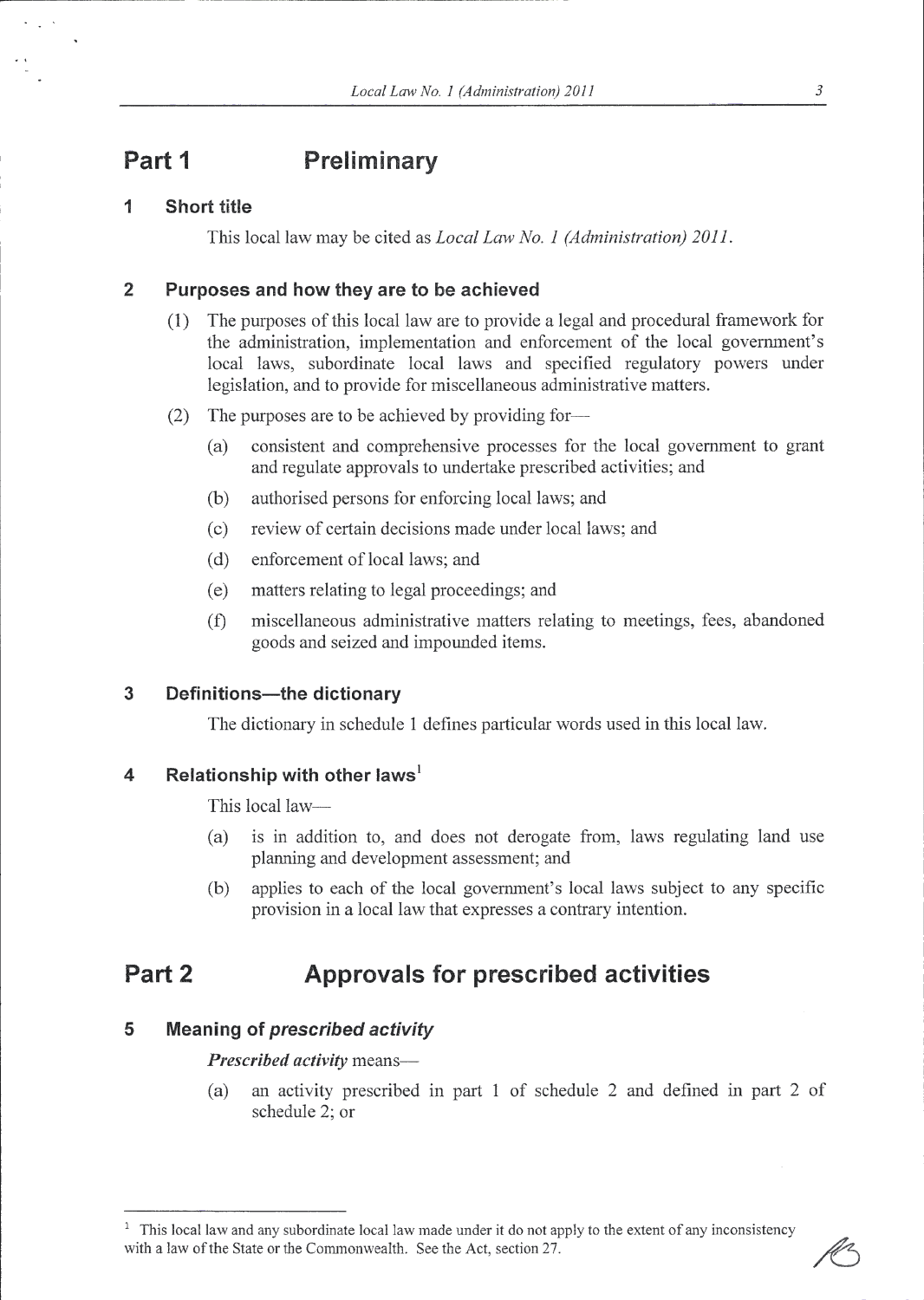(b) an activity for which a Local Government Act authorises the local govemment to grant an approval but does not make any other provision, except provision that is consistent with this part, about the process for the local government to grant the approval.

#### 6 Offence to undertake local law prescribed activity without approval

- (1) This section applies to a prescribed activity mentioned in-
	- (a) section 5(a); or
	- (b) section 5(b) if the Local Govemment Act that authorises the local government to grant the approval is a local law.<sup>2</sup>
- (2) A person must not undertake the prescribed activity without a current approval granted by the local govemment.

Maximum penalty for subsection (2)—

- (a) for an activity for which no category has been declared by subordinate local law-50 penalty units; or
- (b) for a category I activity-50 penalty units; or
- (c) for a category 2 activity-200 penalty units; or
- (d) for a category 3 activity-500 penalty units.
- (3) However, a local government may, by subordinate local law, declare that subsection (2) does not apply to a prescribed activity or a particular activity that is within the category of a prescribed activity.

Examples-

- A subordinate local law may declare that subsection (2) does not apply to installation of a specified type of advertising device (for example, a device prescribed as a 'permitted advertising device'). These pennitted advertising devices would not require an approval under this part but other types of advertising devices would continue to require an approval.
- r A subordinate local law may declare that subsection (2) does not apply to the operation of a camping ground that meets ceftain criteria (for example, less than a ceftain size or in a particular location) or complies with certain conditions. A person operating such a camping ground would therefore not require an approval under this part.
- . A subordinate local law rnay declare that subsection (2) does not apply to the establislunent or operation of a temporary home in a pafticular part of the local goverrunent's area.
- $(4)$  In this section-

*category 1 activity* means a prescribed activity that is declared as a category 1 activity by a subordinate local law for this definition.

*category 2 activity* means a prescribed activity that is declared as a category 2 activity by a subordinate local law for this definition.

category 3 activity means a prescribed activity that is declared as a category 3 activitv bv a subordinate local law for this definition.

 $2^2$  For the offence for undertaking a prescribed activity mentioned in section 5(b) without a current approval if the Local Government Act is not a local law, see the relevant Local Government Act that provides for the approval.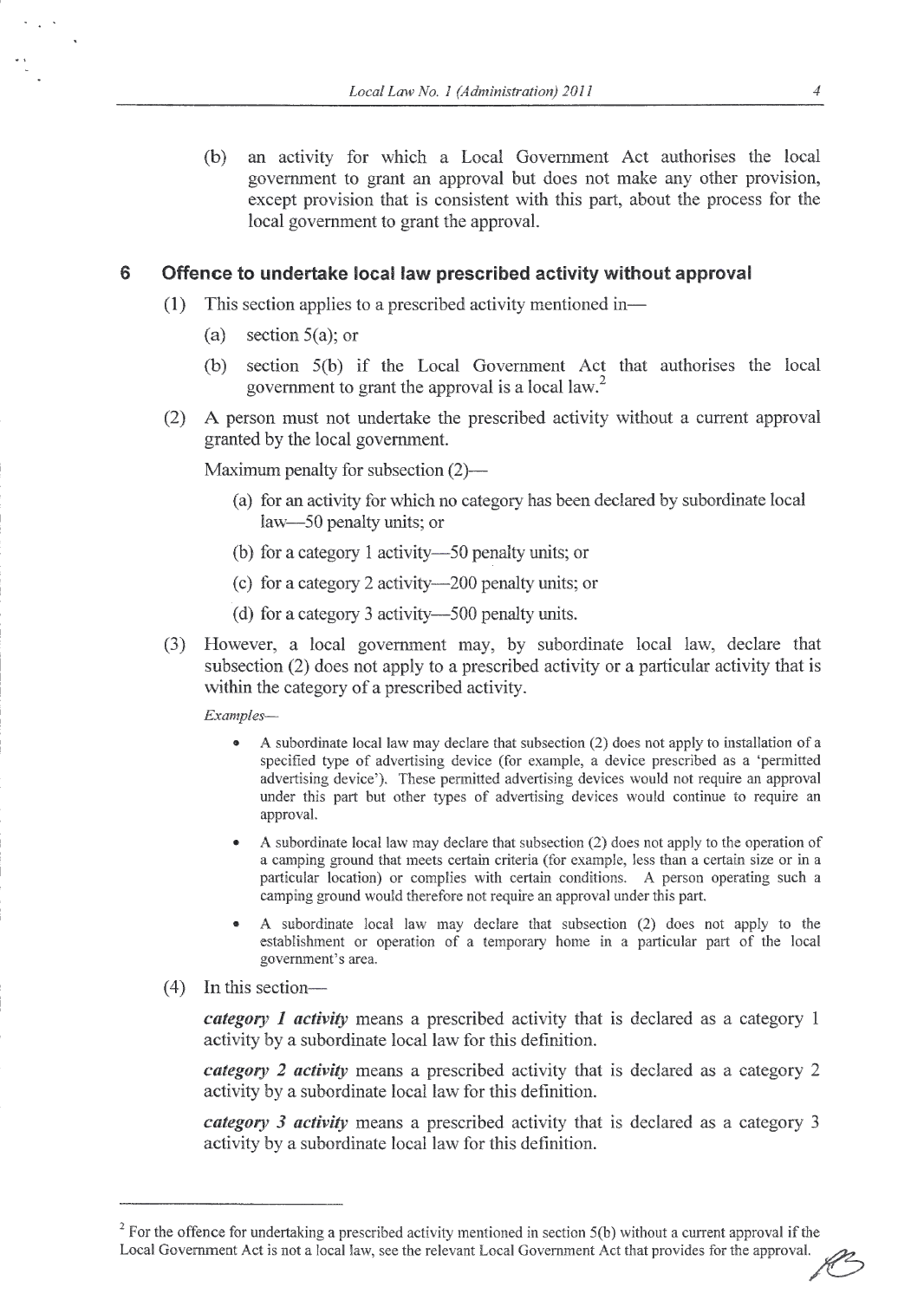*current approval* means an approval that is in force and has not been suspended at the time the prescribed activity is being undertaken.

### 7 Approvals for prescribed activities to be obtained under this part

An approval required for a prescribed activity must be obtained under this part.

### 8 Form of application

 $\sim$ 

(1) An application for the local government's approval of a prescribed activity must be made in a form approved by the local government.

Examples of a form approved by the local government-

A written forrn or an online application process.

- (2) The application must be accompanied by—
	- (a) documents and rnaterials required under a subordinate local law for this paragraph; and
	- (b) proof that the applicant cumently holds any separate approval relating to the prescribed activity that is required under another law; and
	- (c) the prescribed fee.

Example for paragraph  $(a)$ —

The local government may require an application to include site plans, management plans, relevant consents, evidence of public liability insurance etc.

Example for paragraph  $(b)$ -

A prescribed activity may require approvals under another Act in relation to development, building, liquor, cariage of goods, business licensing etc.

- (3) The local government may, by written notice, request the applicant to provide further reasonable information or clarification of infonnation, documents or materials included in the application.
- (4) The notice under subsection  $(3)$  must state—
	- (a) the grounds on which the request is made; and
	- (b) an outline of the facts and circumstances forming the basis for the grounds; and
	- (c) a detailed description of the infonnation requested; and
	- (d) the date, not less than 7 days after the applicant receives the notice, by which the applicant must provide the information.
- (5) If the applicant does not, without reasonable excuse, provide the further information by the stated date-
	- (a) the application lapses; and
	- (b) the local government must give the applicant written notice stating that--
		- $(i)$  under this section the application lapses; and
		- (ii) the applicant may make a new application.
- (6) However, the local government may extend the period for the applicant to prov ide the further information. @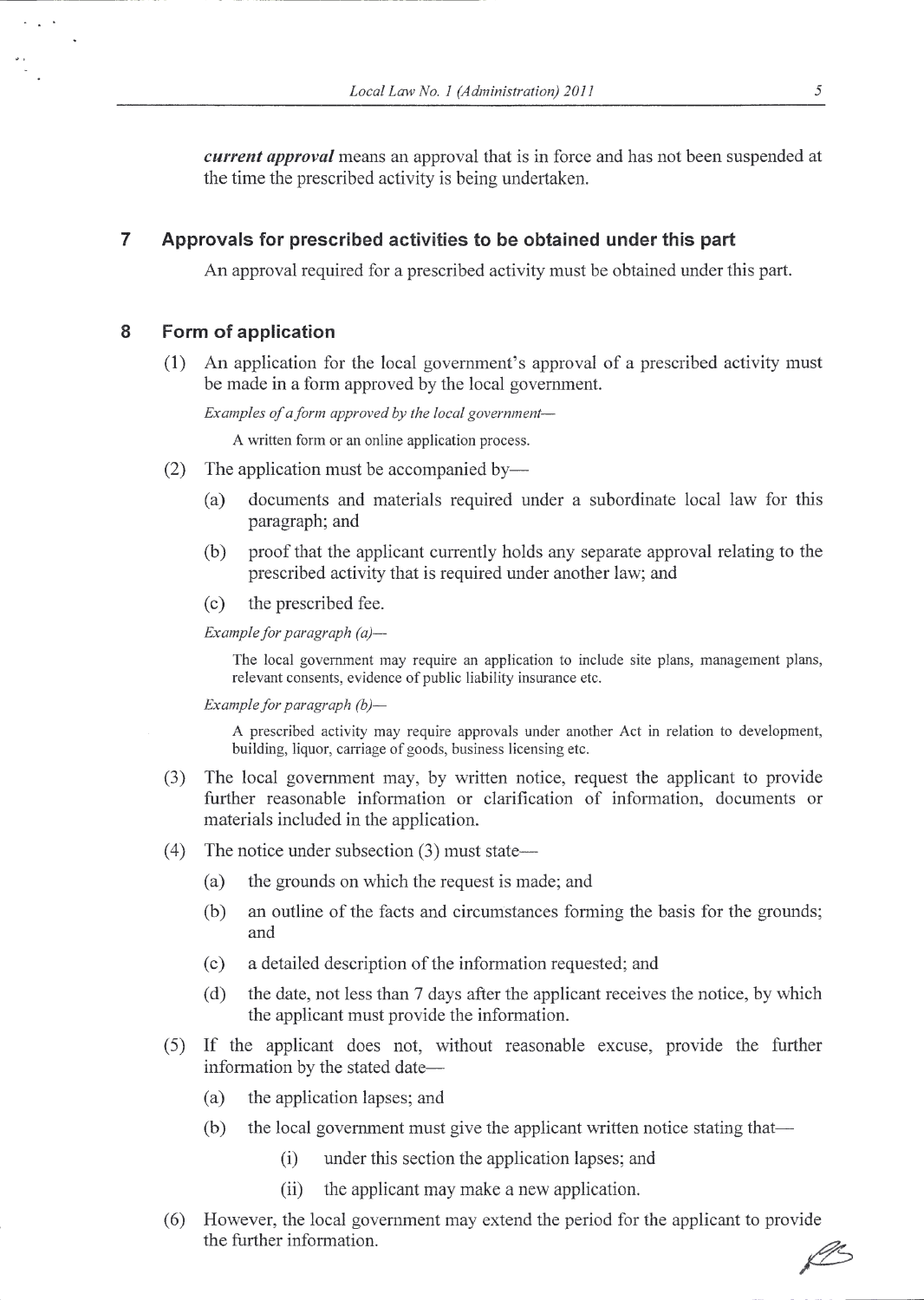(7) A person must not provide information in or in connection with an application that is, to the person's knowledge, false or misleading in a material particular.

Maximum penalty for subsection (7)-20 penalty units.

#### $\mathbf{Q}$ Local government's discretion in granting approvals

- (1) The local goverrment may grant an approval for an applicant to underlake <sup>a</sup> prescribed activity only if it is satisfied that-
	- (a) if the prescribed activity requires a separate approval under an Act, a law of the Commonwealth or the local government's planning scheme-the separate approval has been granted; and
	- (b) the proposed operation and management of the prescribed activity is adequate to protect public health, safety and amenity and prevent environmental harm; and
	- (c) if the prescribed activity is the comrnercial use of a local government controlled area or road—the grant of the approval is consistent with the objective of the local govemment of restriction of the commercial use of local govenrment controlled areas and roads, where such activities are permitted, in recognition of the fact that the activities may otherwise enjoy an unfair commercial advantage over competitive activities conducted from fixed premises in the local government area for which rates and other charges are paid, and to which planning and other regulatory legislation applies; and
	- (d) the proposed operation and management of the prescribed activity would be consistent with any additional criteria prescribed for the activity under <sup>a</sup> subordinate local law for this paragraph; and
	- (e) the grant of the approval would be consistent with the purpose of any relevant local law; and
	- $(f)$  if the application relates to trust land—the grant of the approval would be consistent with the terms and conditions of the trust; and
	- (g) if the application relates to a prescribed activity mentioned in section  $5(b)$  the grant of the approval would be consistent with any requirements or criteria specified in the relevant Local Government Act in relation to the approval.

Example for paragraph  $(a)$ -

An application for commercial use of a local govemnent controlled area that is held in trust by the local government under the *Land Act 1994* may require registration of a trustee lease or issue of a trustee permit prior to the approval being granted for commercial use of the area.

- (2) The local government may, by written notice to the applicant-
	- (a) grant the approval unconditionally; or
	- (b) grant the approval subject to conditions determined in accordance with section 10; or
	- (c) refuse to grant the approval.

Examples for paragraph  $(b)$ -

. If an application for which the local government's approval is required may result in damage to property, the local government may, as a condition of giving its approval,

 $\sqrt{2}$